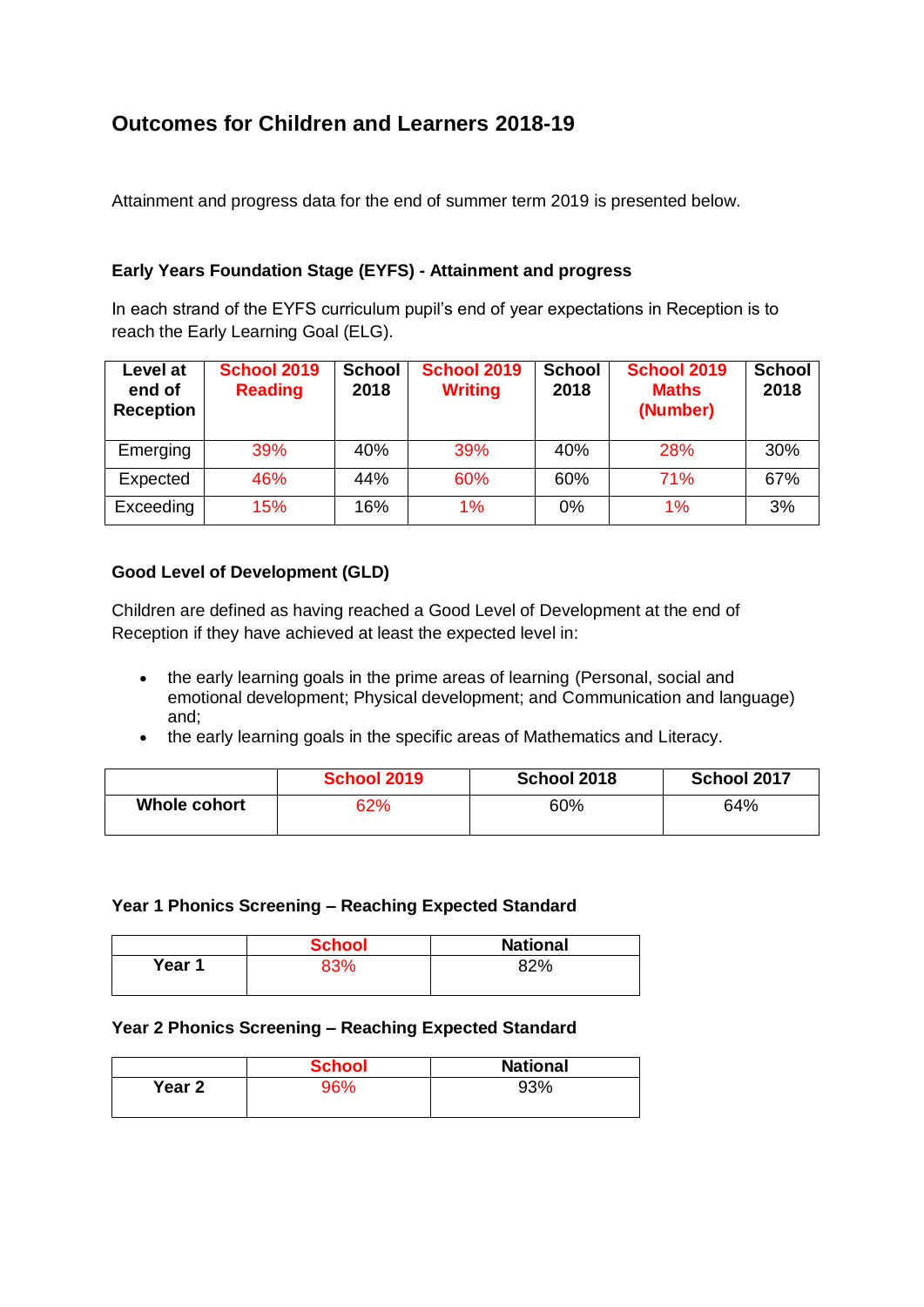

## **3 Year Trend - Phonics Screening**

|        | 2019 | 2018 | 2017 |
|--------|------|------|------|
| Year 1 | 83%  | 82%  | 82%  |
| Year 2 | 96%  | 95%  | 91%  |

### **KS1 - Attainment**

- Due to the changes in assessment procedures and systems it is no longer possible to compare this year's results with previous year's results
- The combined score is for pupils in the areas Reading, Writing and Mathematics.

| <b>Attainment at</b> | 2019           | 2018 | 2019           | 2018 | 2019         | 2018 | 2019            | 2018 |
|----------------------|----------------|------|----------------|------|--------------|------|-----------------|------|
| KS <sub>1</sub>      | <b>Reading</b> |      | <b>Writing</b> |      | <b>Maths</b> |      | <b>Combined</b> |      |
| <b>Expected</b>      | 73%            | 71%  | 67%            | 69%  | 77%          | 74%  | 63%             | 64%  |
| Standard+            |                |      |                |      |              |      |                 |      |
| <b>Greater Depth</b> | 21%            | 19%  | 8%             | 7%   | 11%          | 9%   | 4%              | 1%   |
| <b>Standard</b>      |                |      |                |      |              |      |                 |      |
| <b>National</b>      | 75%            | 76%  | 69%            | 70%  | 76%          | 76%  | 65%             | 65%  |
| <b>Expected</b>      |                |      |                |      |              |      |                 |      |
| Standard +           |                |      |                |      |              |      |                 |      |
| <b>National</b>      | 25%            | 26%  | 15%            | 16%  | 22%          | 22%  | 11%             | 12%  |
| <b>Greater Depth</b> |                |      |                |      |              |      |                 |      |
| <b>Standard</b>      |                |      |                |      |              |      |                 |      |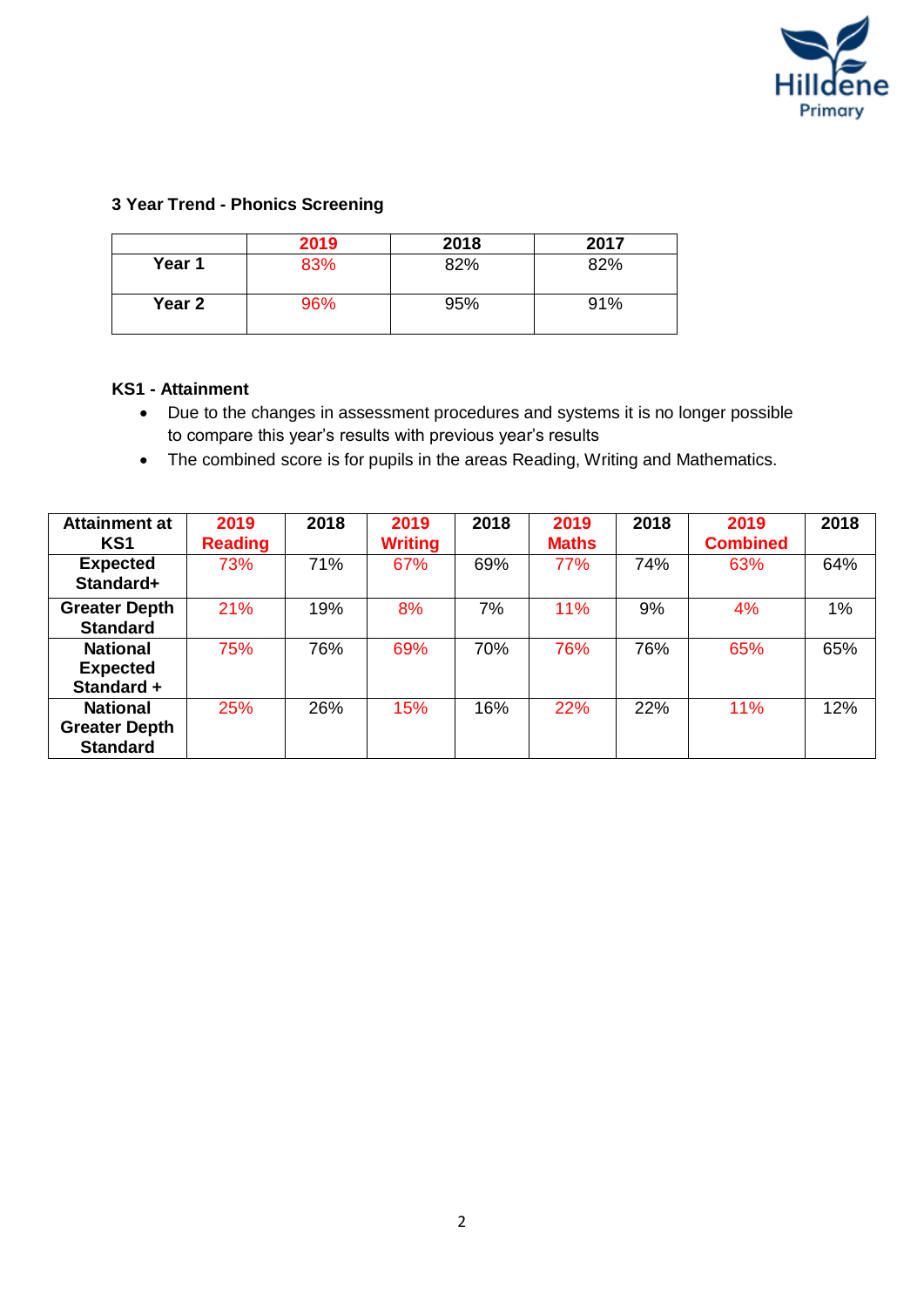

# **KS1 Progress – Progress from EYFS to KS1 in Reading**

|                                         | Attainment at the end of KS1 (Y2)                          |                                         |                                                |                          |                                         |  |  |
|-----------------------------------------|------------------------------------------------------------|-----------------------------------------|------------------------------------------------|--------------------------|-----------------------------------------|--|--|
| <b>Attainment at the</b><br>end of EYFS | <b>Below the</b><br>standards of<br>pre-key<br>stage (BLW) | Pre-key<br>stage<br>foundation<br>(PKF) | <b>Working</b><br>towards<br>standard<br>(WTS) | <b>Expected</b><br>(EXS) | <b>Greater</b><br><b>Depth</b><br>(GDS) |  |  |
| <b>Absent</b>                           |                                                            |                                         |                                                |                          |                                         |  |  |
| <b>Emerging</b>                         |                                                            | $2\%$ (2)                               | $16\%$ (14)                                    | $6\%$ (5)                |                                         |  |  |
| <b>Expected</b>                         |                                                            |                                         | $8\%$ (7)                                      | 47% (41)                 | $2\%$ (2)                               |  |  |
| <b>Emerging</b>                         |                                                            |                                         |                                                |                          | 19% (17)                                |  |  |

*Green cells denote expected progress from EYFS to the end of KS1*

*Yellow cells denote better than expected progress from EYFS to the end of KS1*

### **KS1 Progress – Progress from EYFS to KS1 in Writing**

|                                         | Attainment at the end of KS1                                      |                                         |                                                |                          |                                         |  |  |
|-----------------------------------------|-------------------------------------------------------------------|-----------------------------------------|------------------------------------------------|--------------------------|-----------------------------------------|--|--|
| <b>Attainment at the</b><br>end of EYFS | <b>Below the</b><br><b>standards</b><br>of pre-key<br>stage (BLW) | Pre-key<br>stage<br>foundation<br>(PKF) | <b>Working</b><br>towards<br>standard<br>(WTS) | <b>Expected</b><br>(EXS) | <b>Greater</b><br><b>Depth</b><br>(GDS) |  |  |
| <b>Absent</b>                           |                                                                   |                                         |                                                |                          |                                         |  |  |
| <b>Emerging</b>                         |                                                                   | $2\%$ (2)                               | 20% (18)                                       | $11\%$ (10)              |                                         |  |  |
| <b>Expected</b>                         |                                                                   |                                         | $8\%$ (7)                                      | 50% (44)                 | $8\%$ (7)                               |  |  |
| <b>Exceeding</b>                        |                                                                   |                                         |                                                |                          |                                         |  |  |

## **KS1 Progress from EYFS to KS1 in Maths**

|                                         | Attainment at the end of KS1                               |                                         |                                                |                          |                                         |  |  |
|-----------------------------------------|------------------------------------------------------------|-----------------------------------------|------------------------------------------------|--------------------------|-----------------------------------------|--|--|
| <b>Attainment at the</b><br>end of EYFS | <b>Below the</b><br>standards of<br>pre-key<br>stage (BLW) | Pre-key<br>stage<br>foundation<br>(PKF) | <b>Working</b><br>towards<br>standard<br>(WTS) | <b>Expected</b><br>(EXS) | <b>Greater</b><br><b>Depth</b><br>(GDS) |  |  |
| <b>Absent</b>                           |                                                            |                                         |                                                |                          |                                         |  |  |
| <b>Emerging</b>                         |                                                            | $2\%$ (2)                               | $11\%$ (10)                                    | $6\%$ (5)                |                                         |  |  |
| <b>Expected</b>                         |                                                            |                                         | 9% (8)                                         | 60% (53)                 | $11\%$ (10)                             |  |  |
| <b>Exceeding</b>                        |                                                            |                                         |                                                |                          |                                         |  |  |